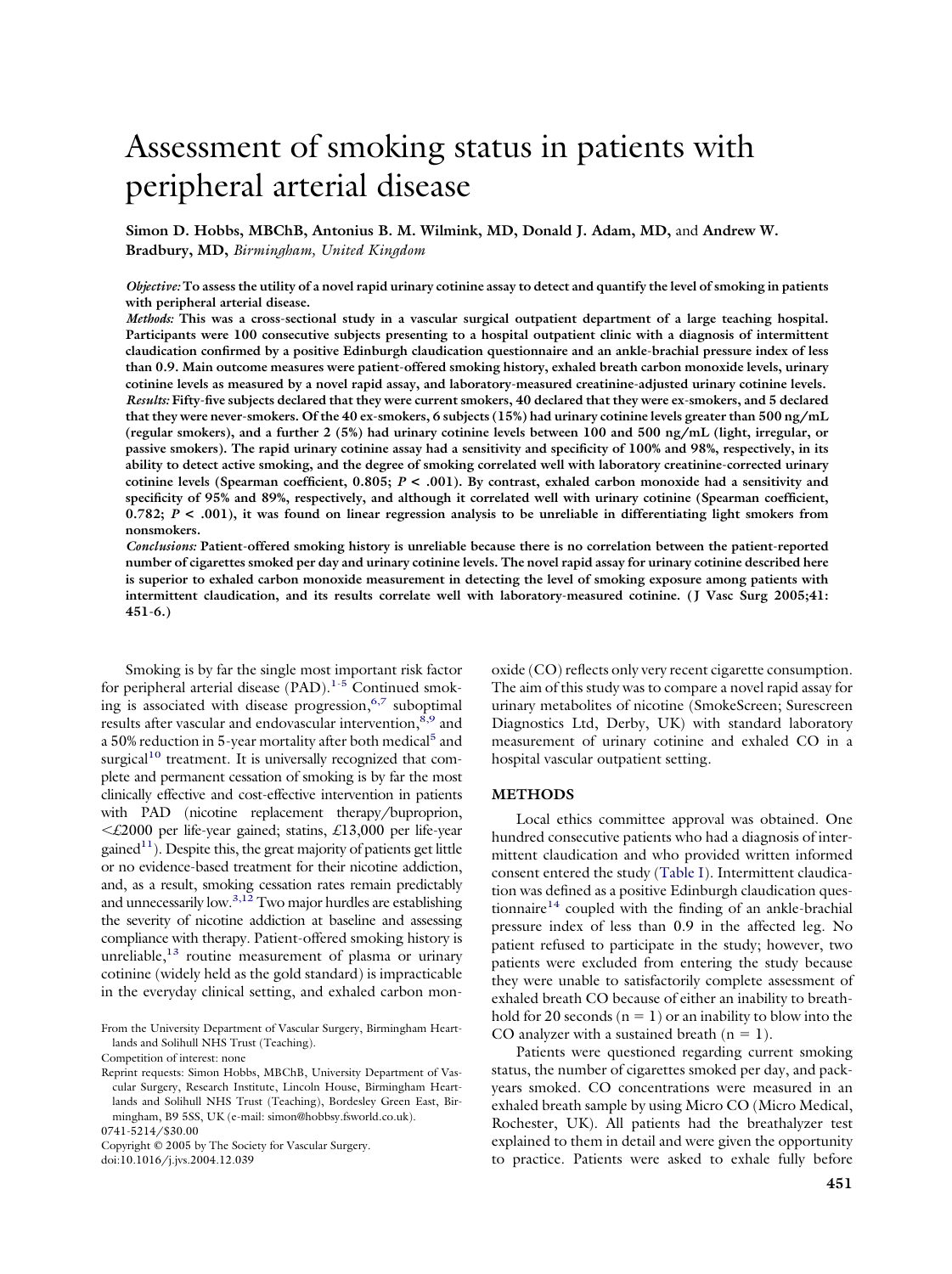| Variable                     | Never smokers | Ex-smokers    | Current<br>smokers | Total           |
|------------------------------|---------------|---------------|--------------------|-----------------|
| No. subjects                 | 5             | 40            | 55                 | 100             |
| Age, $y$ , median $(IQR)$    | 73 (55.5-79)  | 70 (65.25-77) | $65(60-71)$        | $68(62.3-74.5)$ |
| Sex (M:F)                    | 2:3           | 34:6          | 35:20              | 71:29           |
| Ischemic heart disease       |               |               |                    |                 |
| Myocardial infarction/angina | 2             | 11            | 11                 | 24              |
| Coronary artery bypass graft | $\Omega$      | 3             | 3                  | 6               |
| Cerebrovascular disease      |               |               |                    | 14              |
| Cerebrovascular accident     | $\Omega$      | 3             | 4                  |                 |
| Transient ischaemic attack   |               | ה             |                    |                 |
| Diabetes mellitus            |               | 10            | 4                  | 16              |
| Hypertension                 | 3             | 29            | 34                 | 66              |
| Medication                   |               |               |                    |                 |
| Antiplatelet agent           | 3             | 32            | 42                 | 77              |
| Statin                       |               | 29            | 35                 | 65              |
| Antihypertensive             | 3             | 26            | 28                 | 57              |
| ACE inhibitor                |               | 10            | 11                 | 22              |

<span id="page-1-0"></span>**Table I.** Demographic details, comorbidities, and medical management of patients recruited

*IQR,* Interquartile range; *ACE,* angiotensin-converting enzyme.

inhaling fully and holding their breath for 20 seconds. After the breath-hold, patients were asked to exhale slowly into the Micro CO and were encouraged to exhale fully to sample alveolar air. All participating patients were able to complete the test to the satisfaction of the clinician. Because the test has a good reproducibility, $15$  one CO reading was deemed sufficient. CO values were expressed in parts per million (ppm), where 0 to 6 ppm indicates a nonsmoker, 7 to 10 ppm indicates a light smoker, 10 to 20 ppm indicates a regular smoker, and more than 20 ppm indicates a heavy smoker, as recommended by the manufacturer of the analyzer. A CO level of 7 ppm or more has been demonstrated to have the greatest sensitivity and specificity for differentiating between smokers and nonsmokers.<sup>15</sup> Urine was collected from patients at the time of their clinic appointment for SmokeScreen analysis. An aliquot of the same sample was stored at  $-80^{\circ}$ C for later batched laboratory analysis. All patients were screened in a Monday morning clinic between 9:30 AM and noon; thereby, the sampling times were kept as standardized as possible.

SmokeScreen is a disposable colorimetric assay that measures all the major urinary metabolites of nicotine, including cotinine. It is therefore specific to cigarette smoke and will not be affected by ambient air pollution. Two milliliters of urine is collected in a syringelike attachment that is added to the reagents in a sealed unit. If nicotine metabolites are present within the urine, a pink/ orange color change will occur over a 6-minute period. The degree of color change correlates with the concentration of nicotine metabolites present. A color chart that takes into account the concentration of the urine is used to semiquantify smoking habit into none, light, moderate, heavy, and very heavy. The lower limit of detection is reported to be 60 ng/mL of urinary cotinine, the intra-assay variability is 92.7%, and it has a good interobserver correlation ( $\kappa$  = 0.61)[.16](#page-5-0) The SmokeScreen assay was performed with the operator blinded to both the patient-reported smoking

status and the CO result. Urinary cotinine was measured in an accredited laboratory with a Cotinine Microplate EIA (Cozart Bioscience Ltd, Abingdon, UK) with a detection limit for cotinine of 12 ng/mL, and urinary creatinine was measured by a standard technique on a Roche P800 analyzer (Roche Diagnostics, Lewes, UK). For the purpose of this study, creatinine-adjusted urinary cotinine values were used as the gold standard test for quantifying smoking status, because the test is noninvasive and allows closer comparison with the SmokeScreen assay. Because fluid intake influences the concentration of urinary cotinine and because urinary creatinine excretion is fairly constant, the urinary cotinine level was corrected for urinary creatinine by a previously described regression adjustment.<sup>17</sup> Our standard laboratory reference range indicates that levels less than 100 ng/mL are consistent with a nonsmoker, and levels greater than 500 ng/mL indicate a regular smoker. Cotinine values of 100 to 500 ng/mL indicate a light regular smoker, an irregular smoking habit, or significant passive smoking.

## **RESULTS**

Fifty-five subjects declared that they were current smokers, 40 were ex-smokers, and 5 had never smoked [\(Table](#page-2-0) II). All of the declared smokers had laboratory urinary cotinine levels consistent with a regular current smoking habit, and all of the never-smokers had urinary cotinine levels less than 100 ng/mL (nonsmoking range). However, of the 40 ex-smokers, 6 subjects (15%) had urinary cotinine levels greater than 500 ng/mL (regular smoker), and a further 2 (5%) had urinary cotinine levels between 100 and 500 ng/mL (light regular smoker, irregular smoking habit, or significant passive smoking; [Fig](#page-2-0) 1). Thus, 8 (13%) of 63 active smokers, identified by increased cotinine levels, denied their smoking habit on direct questioning. Among smokers, there was no correlation between the patient-reported cigarettes per day and corrected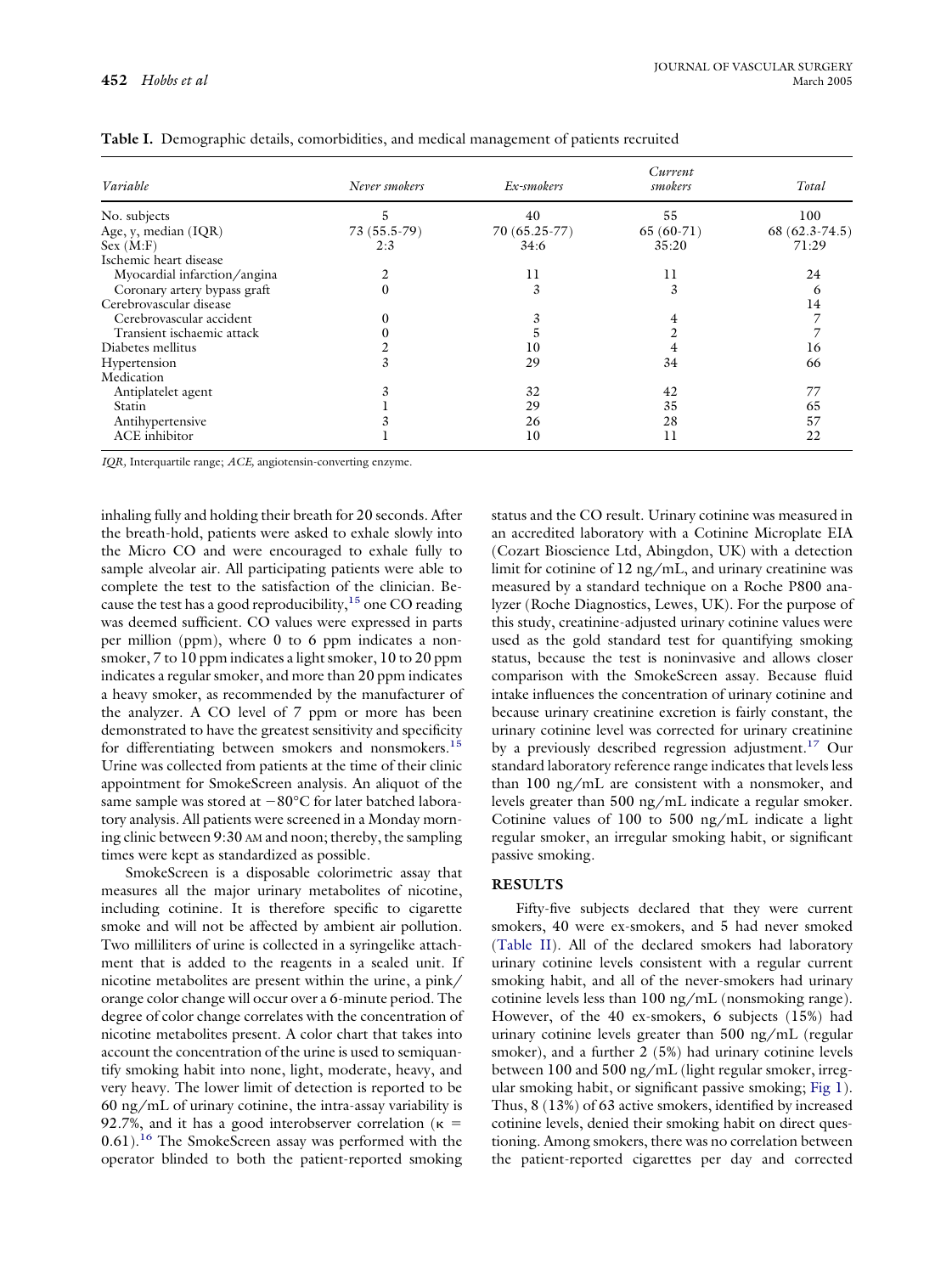| Declared<br>smoking habit | No.<br>subjects | Age(y)         | Pack-years*<br>smoked | Exhaled<br>CO | <b>SmokeScreen</b><br>$result^{\dagger}$ | Urinary cotinine/<br>creatinine ratio |
|---------------------------|-----------------|----------------|-----------------------|---------------|------------------------------------------|---------------------------------------|
| Current smoker            | 55              | $65(60-71)$    | $35(22-50)$           | $20(15-27)$   | $2.45(1-4)$                              | 2950 (1726-4981)                      |
| Ex-smoker                 | 40              | $70(65.25-77)$ | $32.5(20-52.25)$      | $4(3-7)$      | $0.33(0-4)$                              | $16(12.25-51)$                        |
| Never-smoker              |                 | 73 (55.5-79)   | $0(0-0)$              | $2(1.5-3.5)$  | $0(0-0)$                                 | $16(12.5-19.5)$                       |

<span id="page-2-0"></span>**Table II.** Subject smoking history and results of near-patient and laboratory assessment of smoking status

Results represent median (IQR) unless otherwise specified.

*CO,* Carbon monoxide.

\*Pack year = (number of cigarettes smoked per day/20)  $\times$  number of years smoked.

† SmokeScreen results: 0, nonsmoker; 1, light smoker; 2, moderate smoker; 3, heavy smoker; 4, very heavy smoker. Values are expressed as mean (range).



**Fig 1.** Declared smoking status plotted against corrected urinary cotinine. A corrected urinary cotinine more than 500 ng/mL indicates a regular smoker, values between 100 and 500 ng/mL are typical for light or erratic smokers, and nonsmokers have values less than 100 ng/mL.

urinary cotinine (Spearman coefficient,  $-0.034$ ; *P* = .81; [Fig](#page-3-0)  $2$ ).

Using laboratory creatinine-adjusted urinary cotinine values of 100 ng/mL to denote a current smoking habit, SmokeScreen produced two false-negative tests and no false-positive tests. This resulted in a sensitivity and specificity of 100% and 98%, respectively; a positive predictive value of 0.98; and a negative predictive value of 1. The false negatives had corrected urinary cotinine values of 155 and 191 ng/mL. With regard to CO in expired breath, a level of 7 ppm or more was used to denote a positive result. Micro CO produced four false positives (CO [ppm]:corrected urinary cotinine level [ng/mL]: 7:72, 9:52, 7:34, and 7:11) and three false negatives (CO:corrected urinary cotinine level: 3:2950, 4:1212, and 3:191). This resulted in a sensitivity and specificity of 95% and 89%, respectively, and a positive predictive value and negative predictive value of 0.94 and 0.92, respectively.

[Figs](#page-3-0) 3 and [4](#page-4-0) show the comparison of SmokeScreen and exhaled CO measurement against creatinine-adjusted urinary cotinine in terms of their ability to quantify smoking status in each subject. Both SmokeScreen (Spearman coefficient,  $0.805$ ;  $P < .001$ ) and exhaled CO (Spearman coefficient,  $0.782$ ;  $P < .001$ ) measurements correlated well with corrected urinary cotinine results. To investigate this further, linear regression analysis was performed by using creatinine-adjusted urinary cotinine as the dependent variable and by using SmokeScreen (using nonsmoker as the baseline level) and exhaled CO (0-6 ppm) as independent variables [\(Table](#page-4-0) III). The regression analysis indicated that exhaled CO at 7 to 10 ppm cannot reliably distinguish light smokers from nonsmokers and that SmokeScreen cannot reliably differentiate heavy smokers from very heavy smokers.

### **DISCUSSION**

Complete and permanent cessation of smoking is by far the single most clinically effective and cost-effective intervention in patients with PAD, yet it receives little or no attention in most vascular surgical clinics.<sup>3</sup> Exhaled CO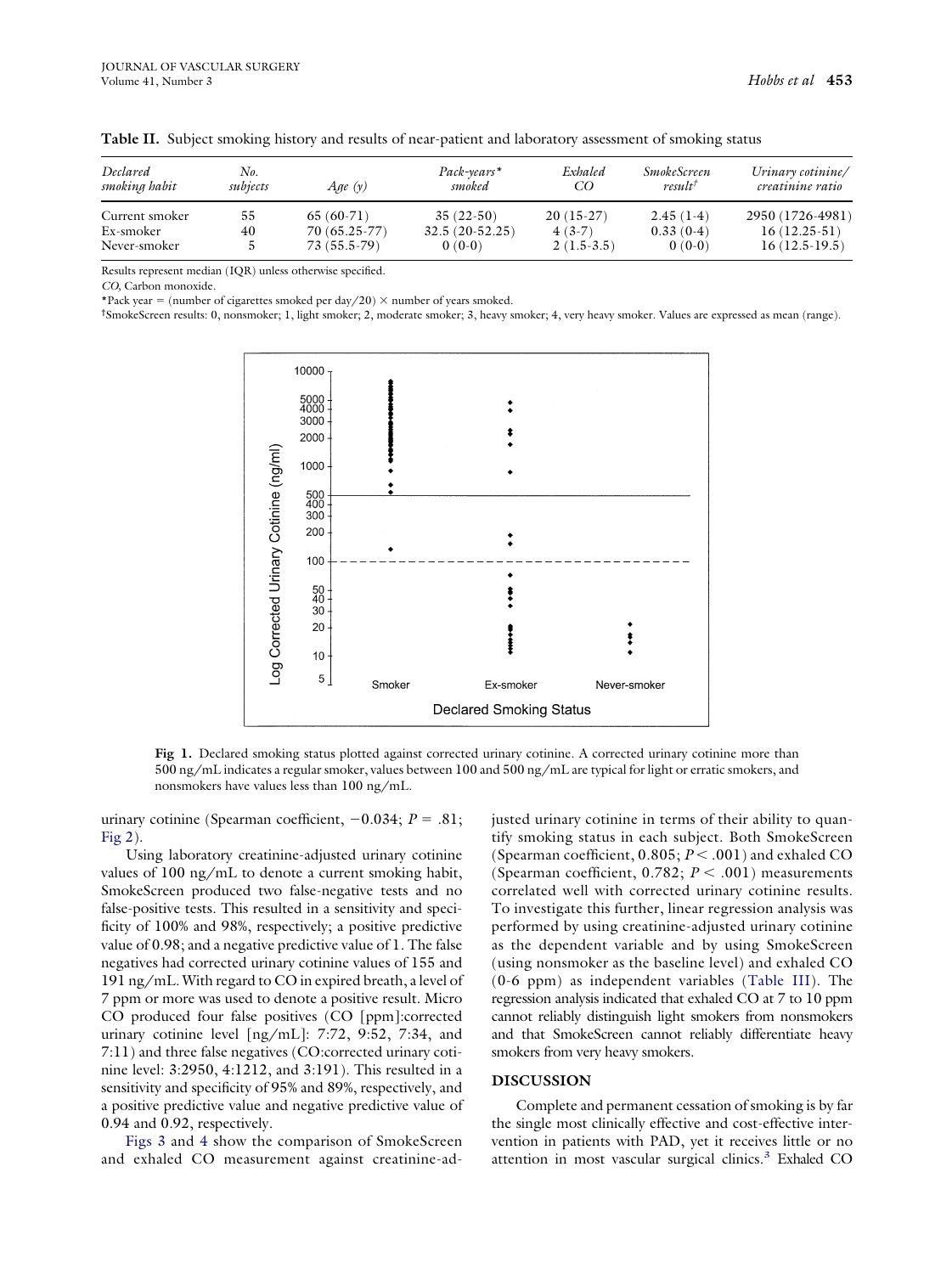<span id="page-3-0"></span>

**Fig 2.** Correlation between declared cigarette consumption of smokers and corrected urinary cotinine. The line represents the degree of best fit ( $R^2 = -0.004$ ).



**Fig 3.** Box plot to show comparison between SmokeScreen and corrected urinary cotinine (Spearman correlation coefficient,  $0.805; P < .001$ ).

measurement is used extensively in smoking-cessation programs to provide an accurate assessment of baseline smoking status, the severity of nicotine addiction, and compliance with therapy. Biomarker measurement allows treatment to be tailored to individual patient requirements (such as the appropriate dose of nicotine-replacement therapy), provides motivating and re-enforcing feedback, and improves smoking-cessation rates[.16,18-20](#page-5-0) This study confirms that patient-offered smoking history is unreliable both in terms of smoking status and, in admitted smokers, the level of smoking (nicotine addiction), because there was no correlation between the patient-reported number of cigarettes smoked per day and urinary cotinine levels. In part, this lack of correlation could be due to underreporting by the subject, because many subjects deny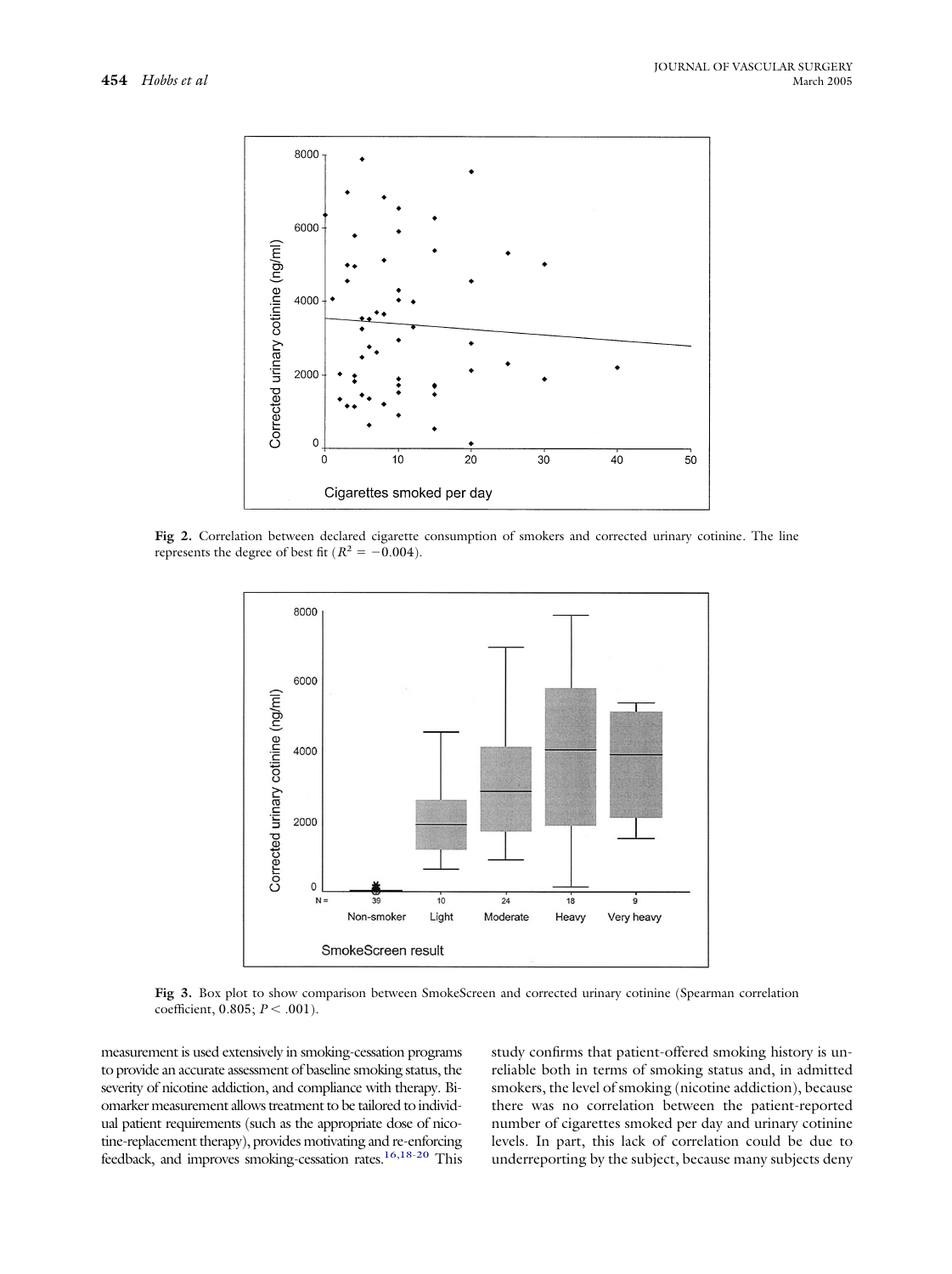<span id="page-4-0"></span>

**Fig 4.** Box plot to show comparison between exhaled breath carbon monoxide *(CO)* and corrected urinary cotinine. An expired CO of 0 to 6 ppm represents a nonsmoker, 7 to 10 a light smoker, 11 to 20 a smoker, and more than 20 a heavy smoker (Spearman correlation coefficient, .782;  $P < .001$ ).

**Table III.** Linear regression analysis of the relationship between SmokeScreen/exhaled carbon monoxide and corrected urinary cotinine

| Variable            | Coefficient | <b>SE</b> | t    | $P$ value | $R^2$ |
|---------------------|-------------|-----------|------|-----------|-------|
| SmokeScreen* result |             |           |      |           | 0.567 |
| Light               | 2160.4      | 526.5     | 4.10 | < 0.001   |       |
| Moderate            | 3144.1      | 385.4     | 8.16 | < 0.001   |       |
| Heavy               | 3866.7      | 423.3     | 9.14 | < 0.001   |       |
| Very heavy          | 3651.4      | 549.3     | 6.65 | < 0.001   |       |
| Exhaled CO (ppm)    |             |           |      |           | 0.537 |
| $7 - 10$            | 913         | 526.5     | 1.74 | .086      |       |
| $11-20$             | 3038        | 397.9     | 7.64 | < 0.001   |       |
| >20                 | 3666        | 385.1     | 9.52 | < 0.001   |       |

*CO,* Carbon monoxide.

\*For SmokeScreen, the nonsmoker category was used as the baseline, and for exhaled CO, 0 to 6 ppm was used as the baseline.

or play down their smoking habit. Another explanation is that because of wide variations in the number of puffs taken per cigarette and in the depth of each inhalation, the number of cigarettes smoked is a poor surrogate marker of consumption. In this study, 13% of current smokers (as detected by urinary cotinine) denied that they were currently smoking. Although confronting patients with this information requires care, biomarker feedback, properly used, can help patients to discuss their nicotine addiction more openly, thus helping them to seek and obtain appropriate treatment.

Measurement of exhaled CO is quick and easy to perform in the clinical setting and had a sensitivity and specificity of 95% and 89%, respectively, for correctly identifying current smokers. All four false positives had levels in the light-smoker range (7-10 ppm) that could be explained by passive smoking, exposure to pollution, or an underlying inflammatory lung condition (eg, asthma or chronic obstructive airway disease). $21$  Nevertheless, on the basis of CO alone, these four patients would have been falsely "accused" of being smokers, possibly leading to a loss of trust between the patient and doctor. The three false negatives are probably explained by the short (approximately 4 hours) half-life of CO, because Micro CO will detect only smoking within the previous 12 hours. This limits the utility of CO in the assessment of light or erratic smokers, especially if it is used early in the morning before a cigarette has been smoked. Thus, although, in this study, there seems to be a strong correlation between CO and adjusted urinary cotinine, the linear regression model clearly indi-